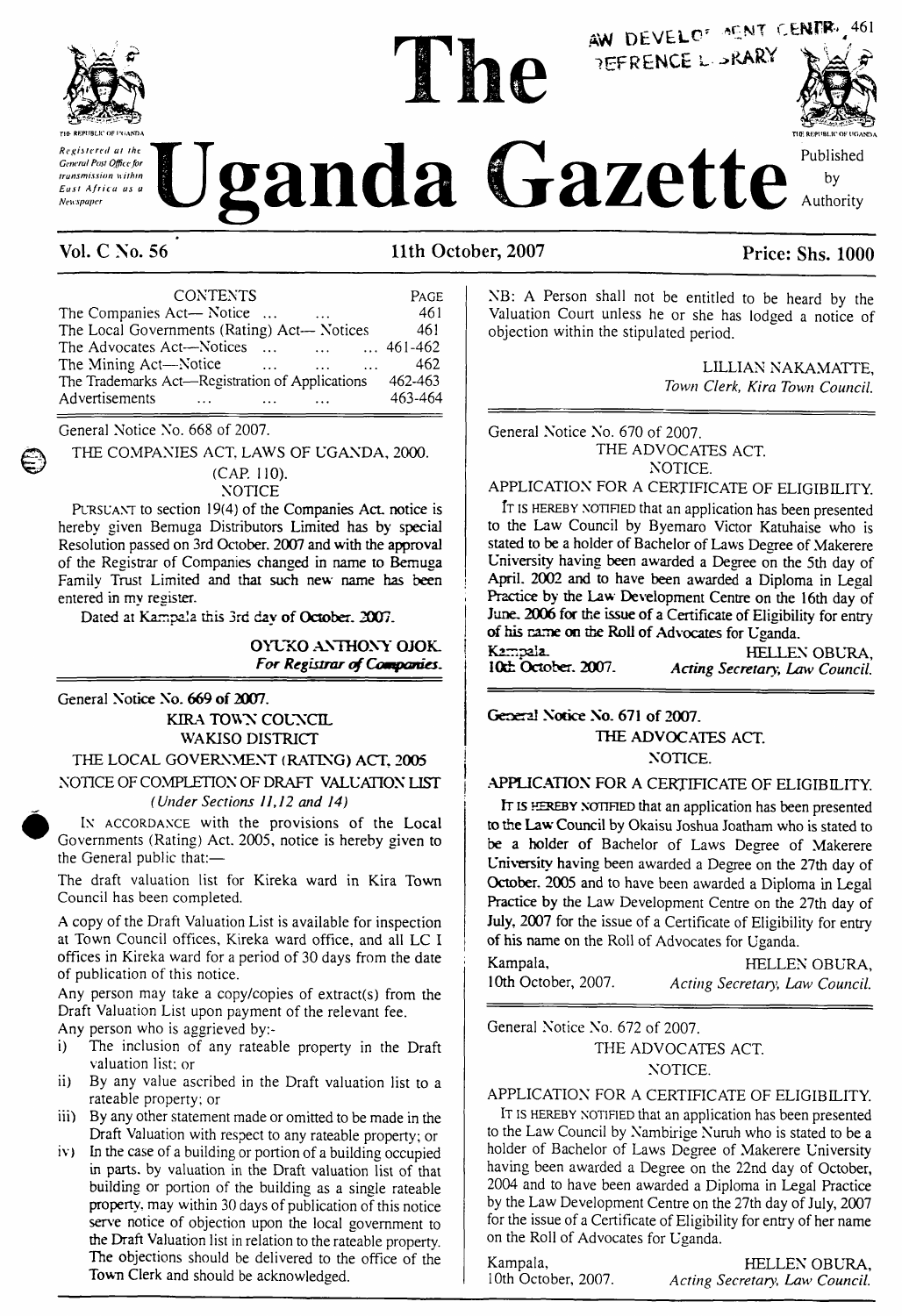General Notice No. 673 of 2007.

### THE ADVOCATES ACT. NOTICE.

### APPLICATION FOR A CERTIFICATE OF ELIGIBILITY.

IT IS HEREBY NOTIFIED that an application has been presented to the Law Council by Joy Acom who is stated to be a holder of Bachelor of Laws Degree of Makerere University having been awarded a Degree on the 22nd day of October, 2004 and to have been awarded a Diploma in Legal Practice by the Law Development Centre on the 16th day of June, 2006 for the issue of a Certificate of Eligibility for entry of her name on the Roll of Advocates for Uganda.

| Kampala,              |           |
|-----------------------|-----------|
| 19th September, 2007. | Acting Se |

HELLEN OBURA. 19th September, 2007. *Acting Secretary, Law Council.*

General Notice No. 674 of 2007.

THE ADVOCATES ACT. NOTICE.

### APPLICATION FOR A CERTIFICATE OF ELIGIBILITY.

IT IS HEREBY NOTIFIED that an application has been presented to the Law Council by Sayekwo Emmy Geoffrey who is stated to be a holder of Bachelor of Laws Degree of Makerere University having been awarded a Degree on the 22nd day of October, 2004 and to have been awarded a Diploma in Legal Practice by the Law Development Centre on the 27th day of July, 2007 for the issue of a Certificate of Eligibility for entry of his name on the Roll of Advocates for Uganda.

| Kampala,           | STELLA NYANDRIA.                   |
|--------------------|------------------------------------|
| 5th October, 2007. | for Acting Secretary, Law Council. |

General Notice No. 675 of 2007.

THE MINING ACT, 2003 (The Mining Regulations, 2004)

### NOTICE OF GRANT OF A MINING LEASE.

It is HEREBY NOTIFIED that Mining Lease. Number ML. 0248 registered as Number 000269 has been granted in accordance with the provisions of Section 42(1), Section 45 and Section 46 to M/s Hima Cement Ltd. of P.O. Box 7230, Kampala for a period of twenty one years (21) effective from 2nd October, 2007.

The Mining Area subject to the Mining Lease is 4.43Km<sup>2</sup> and is on Topography Map, Sheet Number 66/4 and is situated in Kamwenge District.

Dated at Entebbe this 2nd day of October, 2007.

C.B WANDERA,

*for Commissionerfor Geological Survey and Mines Department.*

General Notice No. 676 of 2007. THE TRADE MARKS ACT. (Cap. 83). NOTICE.

NOTICE IS HEREBY GIVEN that any person who has grounds to oppose the registration of any of the marks advertised herein may within sixty days from the date of this *Gazette,* lodge a Notice of opposition on Trade Mark Form No. 6 together with a fee of Shs. 4000 in case of National applicants or USS 250 in case of Foreign applicants. The period of lodging Notice of opposition may be extended in suitable cases by the Registrar as he thinks fit upon such terms as he may direct. Formal opposition should not be lodged until after reasonable notice has been given by letter to the applicant so that he may have an opportunity to with draw his application before the expense of opposition proceedings is incurred.

Failure to give such notice will be taken into account in considering any application by the opponent for an order for costs if the opposition is uncontested by the applicant. Representations of the marks herein advertised can be inspected at the office of the Registrar of Trade Marks, Amamu House. Plot No. 5B George Street, P.O. Box 6848, Kampala.

(21) APPLICATION NO. 30343 IN PART "A".<br>(52) Class 3. Class 3.



- (53) *Disclaimer* Registration of this Trade mark shall give no right to the exclusive use of the words 'HERBAL HAIR COLOR: PERMANENT NATURAL BLACK' **(59)** except as represented.
- (64)
- (57) *Nature ofgoods—* Hair dye.
- (73) *Name ofapplicant—* Baba Investments International Ltd.
- (77) *Address* P.O. Box 739, Masaka, Uganda.
- (74)
- (22) *Date offiling application—* 11th October 2007.
- 21) Application No. 30325 in Part "A". Class 16.



- 
- (57) *Nature ofgoods* All goods included in class 16.
- (73) *Name ofapplicant—* Bank of Africa Uganda.
- (77) *Address* P.O. Box 2750, Kampala. (74)
- (22) *Date offiling application—* 5th October 2007.
- (21) Application No. 30340 in Part "A".
- Class 21.
	- (54)



- (53)
- (59) (64)
- (57) *Nature ofgoods—* Bottles.
- (73) *Name ofapplicant—* Arthur Nzeyi.
- (77) *Address* P.O. Box 9109, Kampala.
- (74)
- (22) *Date offiling application—* 10th October 2007.
- (21) Application No. 30304 in Part "A". Class 12.
	-

# (54)  $\bf$ **AMAN**

(59)

(64)

(57) *Nature ofgoods—* Motorcycles and parts thereof.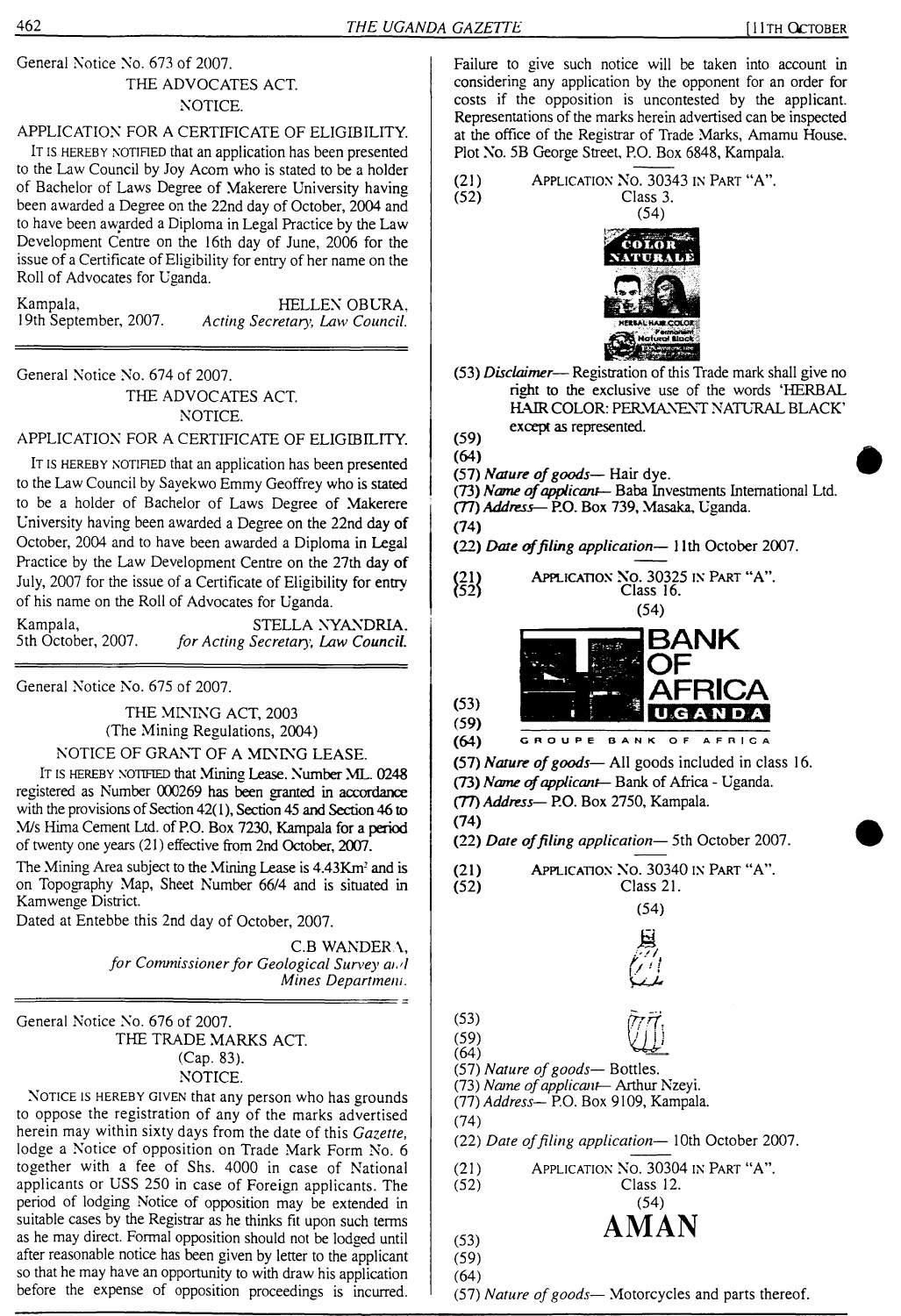- THE UGANDA GAZETTE<br>
11TH OCTOBER]<br>
THE UGANDA GAZETTE<br>
1463<br>
13) Name of applicant— Aman International Ltd Plot 2639 Dugri<br>
Road Urban Estate Phase 1-Luthiana Pujab India.<br>
171) Address— Royal Star Importers Limited, P.O. (73) *Name ofapplicant—* Aman International Ltd Plot 2639 Dugri Road Urban Estate Phase <sup>1</sup> -Luthiana Pujab India.
- (77) *Address—* Royal Star Importers Limited, P.O. Box 32036, Kampala.

Class 12. (54)

- (74)
- (22) *Date offiling application—* 27th September, 2007.
- (21) APPLICATION No.  $30305$  in Part "A".<br>(52) Class 12.
	-
- $M \stackrel{\sim}{\phantom{}_{}} \stackrel{\sim}{\phantom{}_{}} \stackrel{\sim}{\phantom{}_{}} \stackrel{\sim}{\phantom{} M \stackrel{\sim}{\phantom{}_{}}}} \stackrel{\sim}{\phantom{}_{}} \stackrel{\sim}{\phantom{}_{}} \stackrel{\sim}{\phantom{}_{}} \stackrel{\sim}{\phantom{}_{}} \stackrel{\sim}{\phantom{}_{}} \stackrel{\sim}{\phantom{}_{}} \stackrel{\sim}{\phantom{}_{}} \stackrel{\sim}{\phantom{} \phantom{} \ 1}$

- (59)
- (64)

(57) *Nature ofgoods—* Motorcycles and parts thereof.

(73) *Name ofapplicant—* Aman International Ltd Plot 2639 Dugri Road Urban Estate Phase 1-Luthiana Pujab India.

(77) *Address—* Royal Star Importers Limited, P.O. Box 32036, Kampala. (74)

(22) *Date offiling application—* 27th September, 2007.

Kampala, MAUDAH ATUZARIRWE,<br>10th October, 2007. Assistant Registrar of Trade Marks. <sup>1</sup> Oth October, 2007. *Assistant Registrar ofTrade Marks.*

# **ADVERTISEMENTS**

THE REGISTRATION OF TITLES ACT.

(Cap. 230). NOTICE.

ISSUE OF SPECIAL CERTIFICATE OF TITLE.

*Leasehold Register*—Volume 2814 Folio 14 Plot No. 4, Kyeyune Road. Iganga.

NOTICE IS HEREBY GIVEN that after the expiration of one month from the publication hereof, I intend to issue in the names of Abubaker Byansi of P.O. Box 81, Iganga, a special Certificate of Title under the above Volume and Folio, the Certificate of Title which was originally issued having been lost.

Kampala, BANUMBA FRANCIS,<br>2nd October, 2007. for Ag. Commissioner Land Registration. 2nd October, 2007. *forAg. CommissionerLand Registration.*

### THE REGISTRATION OF TITLES ACT. (Cap. 230). NOTICE.

### ISSUE OF SPECIAL CERTIFICATE OF TITLE.

Kyadondo Block 243 Plot No. 765 Land at Luzira.

NOTICE IS HEREBY GIVEN that after the expiration of one month from the publication hereof, I intend to issue in the names of Galibwamujukiza Kaloli of P.O. Box 2493, Kampala, a special Certificate of Title under the above Block and Plot, the Certificate of Title which was originally issued having been unreasonably withheld.

Kampala, NAMUTEBI VERONICA, 18th June, 2007. for Ag. Commissioner Land Registration. 18th June, 2007. *forAg. Commissioner Land Registration.*

### THE REGISTRATION OF TITLES ACT. (Cap. 230). NOTICE.

### ISSUE OF SPECIAL CERTIFICATE OF TITLE.

Kyadondo Block 216 Plot 370.

NOTICE IS HEREBY GIVEN that after the expiration of one month from the publication hereof, I intend to issue in the names of Grace Mangeri Nafula of P.O. Box 9220, Kampala, a special Certificate of Title under the above Block and Plot, the Certificate of Title which was originally issued having been lost.

Kampala, KUSIIMA SARAH, 27th September, 2007. *forAg. Commissioner Land Registration.*

### THE REGISTRATION OF TITLES ACT. (Cap. 230). NOTICE.

ISSUE OF SPECIAL CERTIFICATE OF TITLE.

Busiro Block 397 Plot 137.

NOTICE IS HEREBY GIVEN that after the expiration of one month from the publication hereof, I intend to issue in the names of Masudi Mutyaba of P.O. Box 3506 Kampala, a special Certificate of Title under the above Block and Plot, the Certificate of Title which was originally issued having been lost.<br>Kampala, TAYEBWA SAM Kampala, TAYERWA SAM, TAYERWA SAM, TANG PERANG TARK TERMA SAM, TABLE 10th October, 2007. <sup>1</sup> Oth October, 2007. *forAg. Commissioner Land Registration.*

### THE REGISTRATION OF TITLES ACT. (Cap. 230). NOTICE.

ISSUE OF SPECIAL CERTIFICATE OF TITLE. Kyadondo Block 214 Plot No. 610 Land at Kisasi.

NOTICE IS HEREBY GIVEN that after the expiration of one month from the publication hereof, I intend to issue in the names of Aduloni Nakibuka, a special Certificate of Title under the above Block and Plot, the Certificate of Title which was originally issued having been lost.

Kampala, GODLIVE NAYEBARE,<br>4th October, 2007. for Ag. Commissioner Land Registration. 4th October, 2007. *forAg. Commissioner Land Registration.*

### THE REGISTRATION OF TITLES ACT. (Cap. 230).

NOTICE.

ISSUE OF SPECIAL CERTIFICATE OF TITLE.

Bulemezi Block 493 Plot 18, Land at Kazi.

NOTICE IS HEREBY GIVEN that after the expiration of one month from the publication hereof, I intend to issue in the names of Bugaaya Dealers Ltd, a special Certificate of Title under the above Bulemezi Block and Plot, the duplicate Certificate of Title which was originally issued having been lost.

Bukalasa, NABUKEERA MADIINAH,<br>4th October, 2007. for Ag. Commissioner Land Registration. 4th October, 2007. *forAg. CommissionerLand Registration.*

THE REGISTRATION OF TITLES ACT.

(Cap. 230).

NOTICE.

ISSUE OF SPECIAL CERTIFICATE OF TITLE.

Bulemezi Block 312 Plot 142, Land at Lusanja.

NOTICE IS HEREBY GIVEN that after the expiration of one month from the publication hereof, I intend to issue in the names of Erukaana Wamala, a special Certificate of Title under the above Bulemezi Block and Plot, the duplicate Certificate of Title which was originally issued having been lost.

Bukalasa, NABUKEERA MADIINAH, 4th October, 2007. *forAg. CommissionerLand Registration.*

### THE REGISTRATION OF TITLES ACT. (Cap. 230).

NOTICE.

### ISSUE OF SPECIAL CERTIFICATE OF TITLE.

*Leasehold Register*—Volume 895 Folio 25 Plot No. 2, Lubogo Road, Jinja.

NOTICE IS HEREBY GIVEN that after the expiration of one month from the publication hereof, I intend to issue in the names of Papco Industries Limited of P.O. Box 620, Jinja, a special Certificate of Title under the above Volume and Folio, the Certificate of Title which was originally issued having been lost. Kampala, EDWIN MUHEREZA, 26th September, 2007. *forAg. Commissioner Land Registration.*